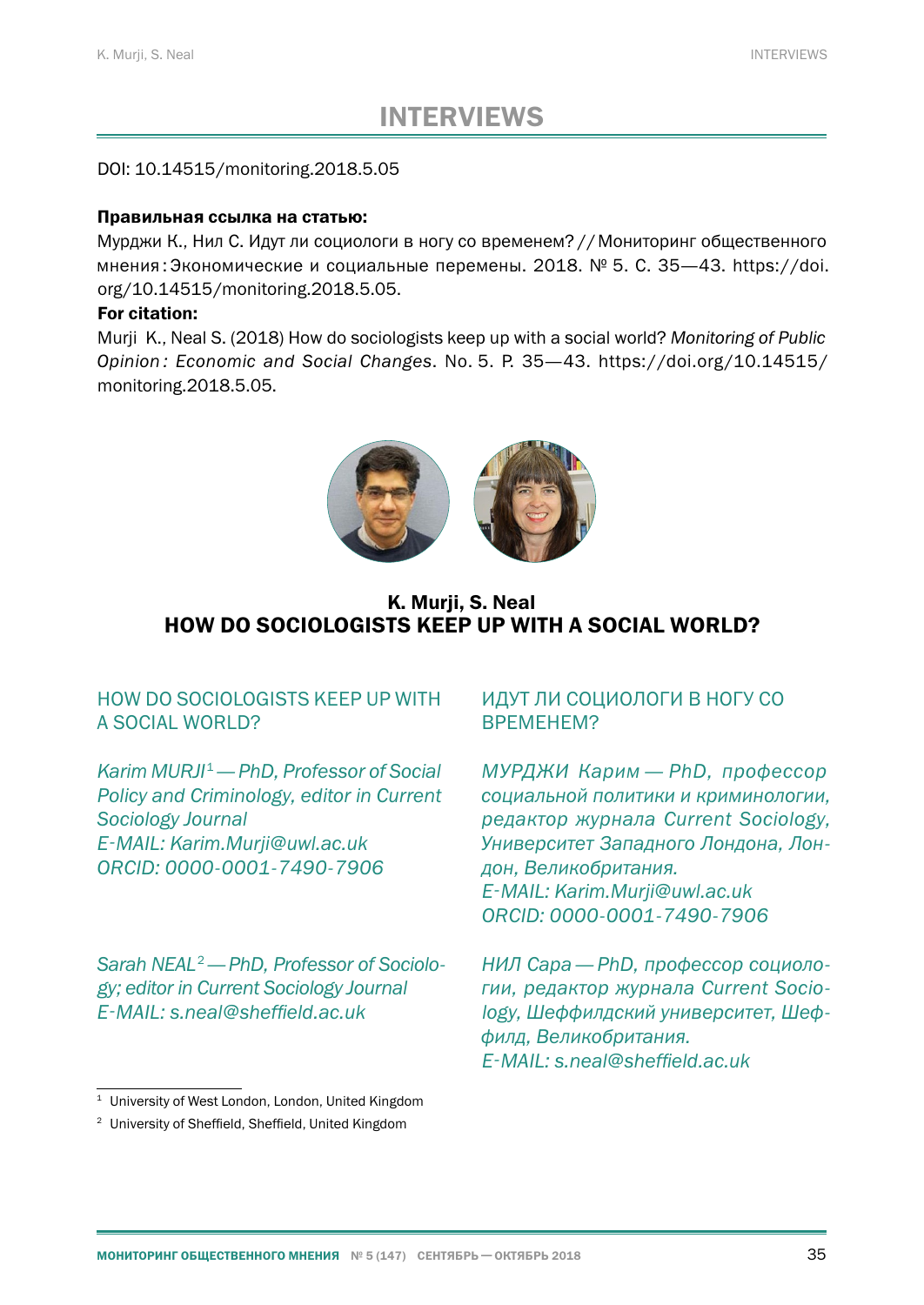Q: *Thank you, dear colleagues, for agreeing to participate in this interview. It will be published in the special issue of the Public Opinion Monitor journal. Its focus will be the development of sociology between two ISA Congresses: Yokohama, 2014 and Toronto, 2018. So, if we can start with the questions about the ISA Congresses. Do you observe differences between this year ISA Congress in Toronto and the ISA Congress in Yokohama in 2014? And what are your expectations with regard to the next ISA Congress?*

Karim Murji: The ISA Congress theme seems to be decided by the President of the ISA and the executive committee. In 2014 the President was Michael Burawoy and the theme was very much around global sociology which reflects his interests around things like 'Global Dialogue' an ISA e-journal he started, and making sociology not just more international but more public and global. By 2018 the President was Margaret Abraham, and her interests are more to do with things like violence and power. So, that was the main theme of the Congress. And the President gets to have some presidential panels and to invite some speakers, so, her topic around power and violence was more evident in 2018 than it was in 2014. And in 2022 we don't actually know what the theme will be, because the new President from the Middle East, Sari Hanafi, will decide upon it, with the executive committee.

Q: *And how about expectations for the next ISA Congress?*

KM: Well, it's going to be in Australia. In Canada it was a bit of a focus on indigeneity because of the history of Canada I think this will also be evident in Australia, on indigenous communities.

Q: *Some sociologists believe that such Congresses in spite of uniting professionals make research communities in a way more divided? What is your assessment?*

Q*: Not only conferences, but international academic organizations in general.*

**Sarah Neal:** I think your question answers itself. Because conferences do have this potential, they can do some of that work about bringing a dialogue and sociologists together, but on the other hand we see kind of entrenchments in terms of who is writing, who's getting published, who's submitting to the general. And that's one of our concerns as editors, to globalize the content more and it follows Burawoy's concerns. So, I think, the ISA in some ways is successful being an international organization, but on the other hand we see the replication of some older divisions between global North academics and global South academics being much more marginal in getting published and leading conference panels. So, I think there is still a lot of work to be done in terms of being truly international.

Q: *Let's try to reflect on how sociology has been changing through the years… Both of you have been working in this field for many years, so probably you might identify the key current challenges for the sociologists?*

SN: Big questions! Well, from our position as editors— we were the editors of the British Sociological Association's, key journal, «Sociology» before— and then moving to edit one of the ISA's the key journals, and one of the things we like, I think, is being at the heart of what sociological work is being done, and we are excited and feel privileged about that. But it's also a vantage point that's supposed to see what sociologists are actually working on. So, taking a look at, say, a couple of volumes of *Current Sociology* recently, what would be really striking is the diversity in what sociologists are writing about. But in terms of big patterns I suppose migration, mobility is something you would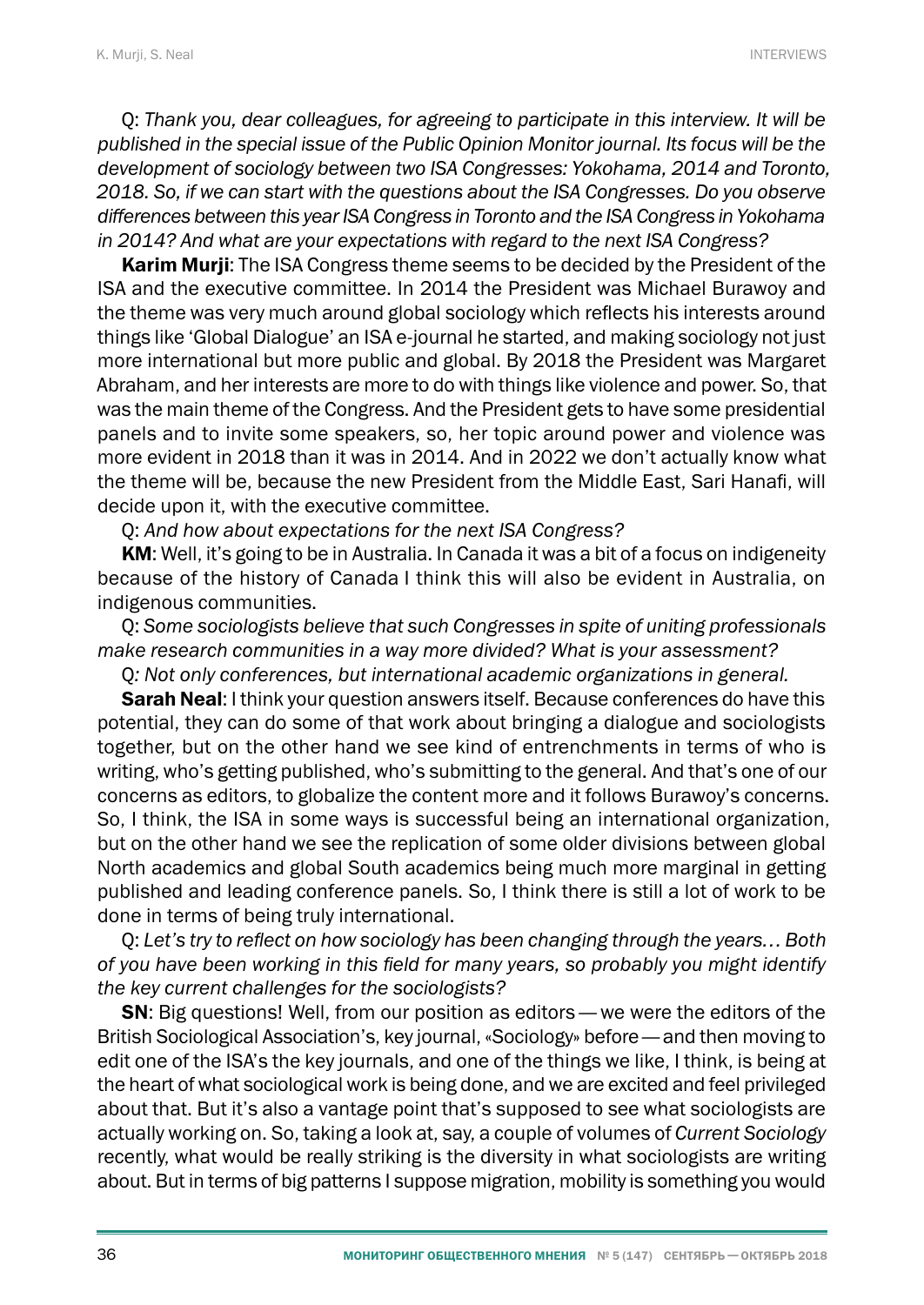see a lot of work on, feminism, gender, a lot of material gets written and submitted to us around those themes. Globalization, of course, and the rise of new populism and nationalisms… There is definitely a kind of shifts towards things like intimacy and emotion, perhaps the non-human and environmental sociology, sociology of science and medicine, some of those kinds of frontier sociologies are really beginning to come through. So, for me there's also still preoccupations with the classic sociological areas. We continue to see submissions on social divisions, stratifications, class identities. But I think, on the other hand, we are definitely seeing work around new areas: around intimacy, emotions, materiality, objects, non-humans; they are all coming through too.

KM: Yes, and I agree with what Sarah is saying. I was just going to answer the question in a slightly different way because I heard it slightly differently: in terms of relationships between sociological organizations and what is going on in sociology. I think that what is being going on in the international, global sociology for a while is a big interest in the Global South; and particularly what relationship between the South as a not just a geographical place but as the way of thinking about relationships within the world, and the way in which relates to what is called the Global North in sociology. What is interesting about talking to you, based in Russia, is the way it made me think about the way in which whatever is called the North is itself not undivided, not unproblematic. For example, with the ways in which Europe and Eastern Europe in particular has changed in last twenty years and so on… I think, there is an interest in how these kinds of sociologies do not get represented in what we think of is being an international sociology. So, for example, while Sarah was talking, I was thinking: it is interesting how the sociology of the state which I think was quite prominent when I was a student and for some time… I am not sure we see as much of that we might expect to see, and I am interested in thinking about changes, about how the state is changed particularly in Eastern Europe but also how governance has changed in other parts of the world as well. I am thinking about India and China— it is about the relationship between new forms of capitalism, new forms of state and the ways in which those are governed. And then I think the other thing that is intriguing talking to you from being based in Russia is what are the dimensions of stratification and inequality, and the ways in which very rapid social change in what we think of as being a kind of Eastern European beyond that, some referring all the way to Asia? And it is kind of created new patterns, new sort of cleavages, new differences and new inequalities. And I am not sure that we as sociologists (when I says 'we', I mean people based in Western Europe of the Anglo-American tradition) have a proper understanding, a proper sense of that. And I think in terms of being editors of *Current Sociology*, I think that we might want to say that, as an international association. Sociology should be reflecting those changes, getting an understanding more what do those changes mean, not necessarily in terms of particular nations but in terms of nations and regions. So, that is how I heard your question and how I would comment on it.

*Q: Let me turn for a moment to great figures in sociology. This year is the 200 anniversary of Karl Marx. How would you estimate the importance and relevance of his legacy for social research in the XXI century?*

SN: It's a really interesting question. Yes, it's a nice provocation asking how relevant are Marxist approaches in the world that we're seeing. I think in some ways it's about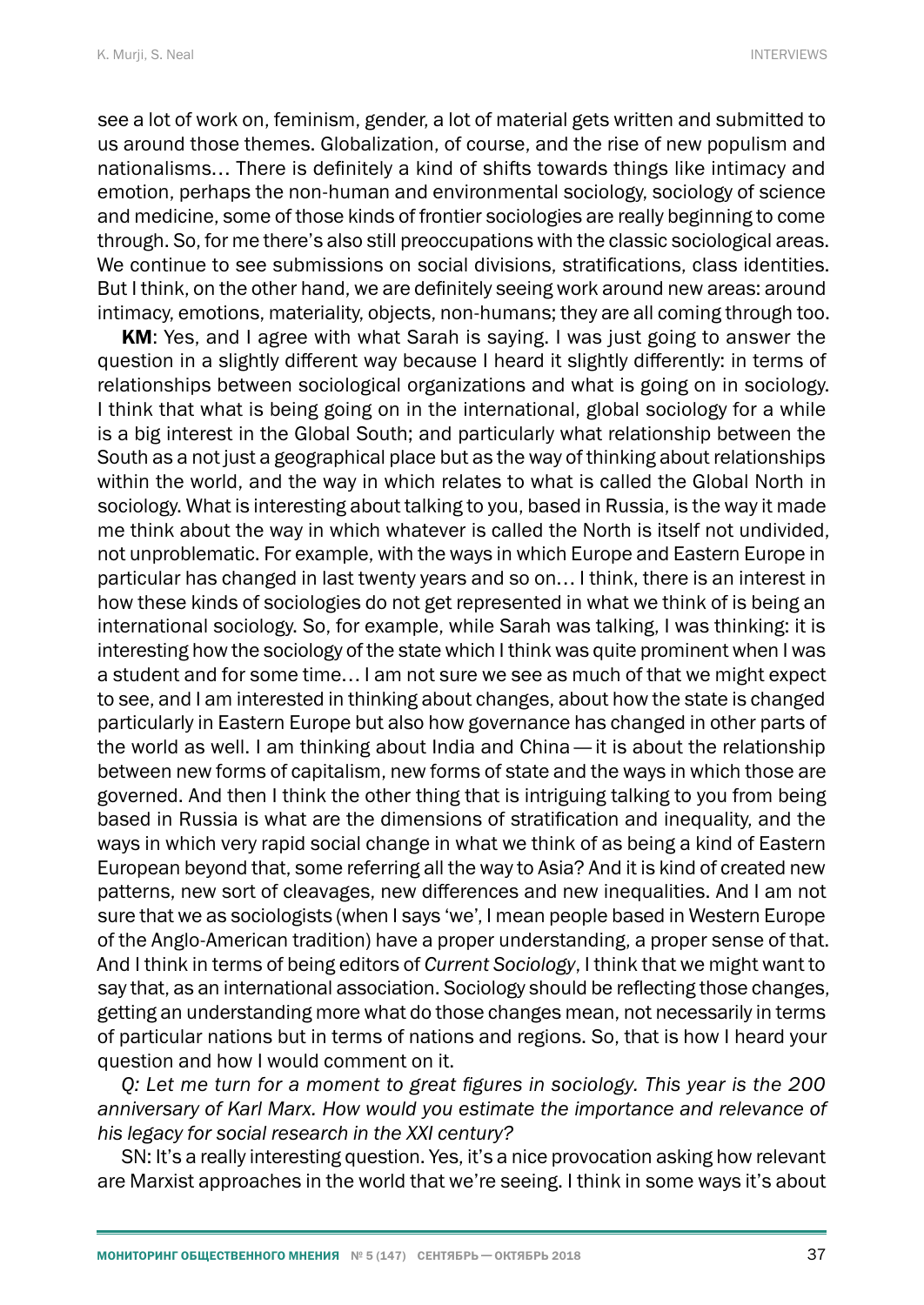what Karim said, the decline of work on the state. We see in terms of the way we move away from foundationalist thinking, definitely. So, a lot of the work that we see is filtered through Bourdieu, Lefebvre, Adorno, perhaps— these developments of Marx. I would say we don't get, as editors, we don't really see people working through the classic Marxist traditions or approaches so much. I think we see a lot of Bourdieu, definitely, I would say he is one of the most widely and well used social theorists currently.

*Q: The presupposition was that Marxist views are becoming sort of a fashion these days. But as editors Current Sociology, if I understood it correctly, you don't feel that Marx is really coming into fashion and you don't observe more attention to Marx than usual?*

KM: No, we don't. I think it's interesting that you have this perception. But there are journals like *Capital and Class* and *Critical Sociology* which would do more Marxist sociology. That's not to say that we wouldn't be happy to get that. I think it's because of what Sarah is saying that it's so much of background: classes are understood through Bourdieu now rather than through Marx. But that's what we see. One colleague of ours did a count of the abstracts of the British Sociological Association conference last year trying to find out who was the most represented theorist, and it was Bourdieu. But the point you are raising is very interesting because there is class and inequality, there is a lot of stuff that scholars like Piketty and Boltanski are discussing. I think, in terms of what we thought of foundations of sociology, which is kind of tricky: Marx, Durkheim, Weber, may be Simmel, that is kind of background, it's still taught to students. But it's not clear how much of those thinkers are present in contemporary sociology in general. So, there is a general issue about what is called 'founding fathers', I'm not fond of using this term, also because it's been a Eurocentric way of thinking about sociology.

*Q: May be we can move forward and to talk about your experience as the editors of sociological journals. Could you describe how demands for scholarly papers in the field of sociology changed from Yokohama to Toronto? Has there been a change at all, and if yes, what kind of change?*

KM: That's quite a hard question to answer. There are from five to six thousand people at these conferences. On the ISA website<sup>1</sup> we have a table that shows how many people attend it from each country and how many of them were female and how many were students. That is just in rough number terms.

*Q: And what about papers that have being submitted not to the ISA Congresses but to professional sociological journals you've been engaged with*?

KM: Well, it's a good question. We have been editors of *Current Sociology* for one year but we've been editors of another journal… So, we moved from the British journal to the international journal. And what do you think Sarah?

SN: In terms of, as I said before we do have this commitment as editors to increase the reach of who is submitting to the journal, and working in a much more internationally inflected way. We try to challenge methodological nationalism, and the national limits in the focus of papers. I think in terms of a broader commitment, we definitely have that, but as editors we are reliant on all kinds of submissions that we receive. There is that dependency we have as editors, to work with the material that are submitted to us. Again, we are trying to make inflections, one of the things, initiatives Karim and

<sup>1</sup> Here is a table for 2018:<https://www.isa-sociology.org/en/conferences/world-congress/toronto-2018/statistics-18/>.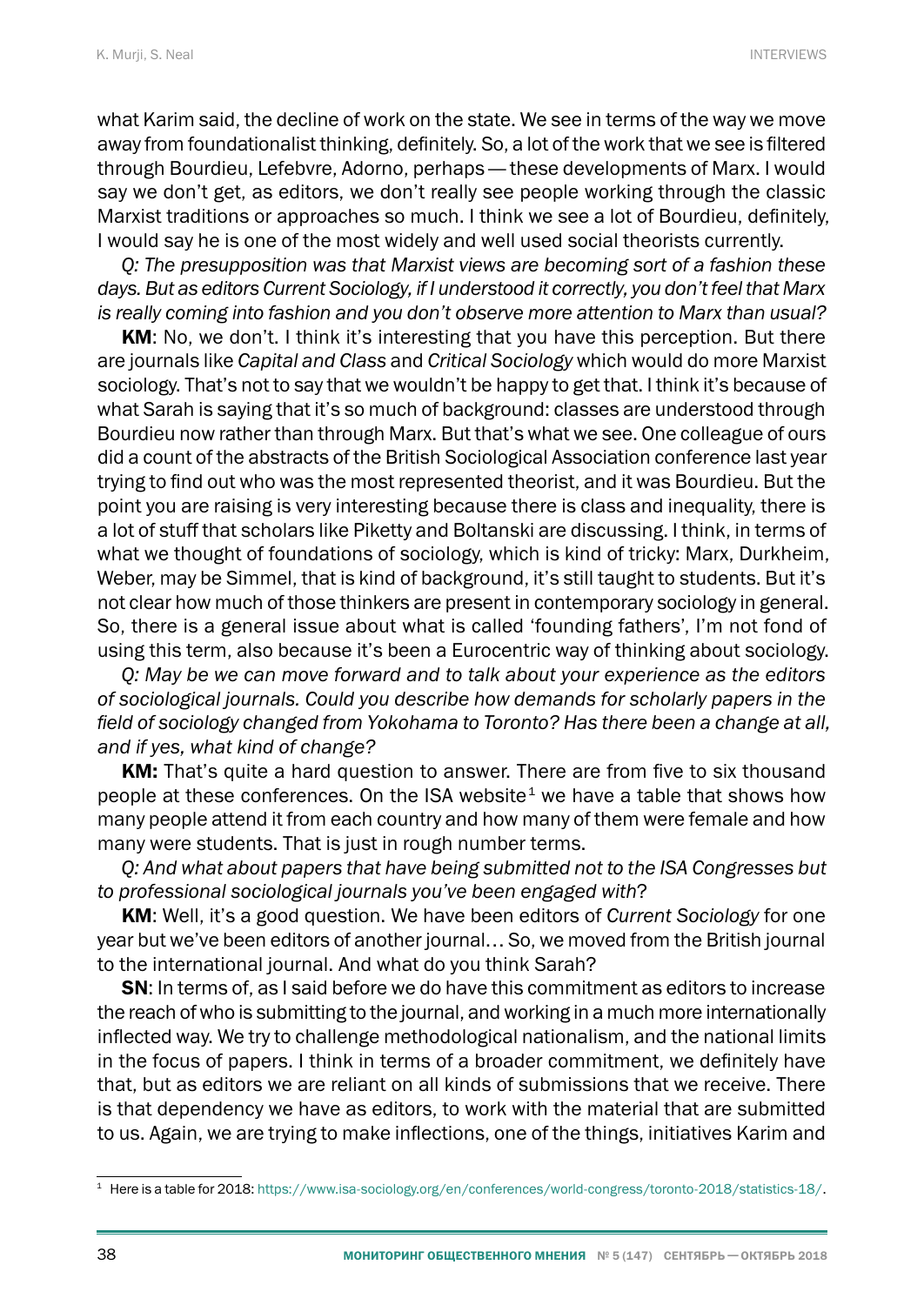I would like to develop, is to strengthen the links of the journal with the conferences and the research committees. So, that's something that we have been working on and try to develop as editors, so that there is a more coherent connection between the conferences and the journal.

*Q: Does it provide geographical diversity, is it enough? Or does it require any specific efforts to maintain it?*

**SN:** I think I was articulating the commitment to doing that as editors. It's our attention and our ambition. And to work to support authors from a range of countries rather than just Anglo-US, Northern European sociology community.

KM: I think the other thing that the ISA could do which the British Association couldn't is to work with national associations. And our previous editor, Eloisa Martin, was very active in going out and trying to work particularly with sociologists in Africa trying to make the journal representative in ways which Sarah is talking about. And I think, because the ISA has always affiliated with national associations, it's partly about what work we can do, what Sarah is talking about at conferences and at other times to work with sociologists in the countries or the regions as well. We need to look at how to make those links. We also have to have more people who are active in terms of editorial board of the journal or reviewing for the journal, so, that requirements become clear to people as they know what to publish in the journal. I also would like you, Sarah, to explain a bit more about how this complexity gets into the journal.

SN: Yes, I suppose there's always a need for that attention in the journal editing, to the journal's identity, and what it stands for, and what shifts are made and who develops or what drives those. And, certainly, in the journal which has 'Current' in the title it is the concern to reflect the idea of what is current. So, we are looking after the journal, that responsibility is what, as editors, you take on. And diversification and internationalization of the journal, again, there's commitment to that. Then, a responsibility to sociologists in terms of delivering the best quality of sociology writing and making sure we publish what people would read and find it useful for their own work. So, there's those issues as well as the whole thing about impact factor, journal rankings, listings and the journal's place within those. It's what any editor of a journal is going to worry about really, worrying about representing, developing and keeping the identity of the journal, as well as wanting it be dynamic and creative, as well as relying on the work of which sociologists are doing. As editors you are in an ambivalent and sometimes contradictory position when you are worrying or trying to be attentive to completing ambitions. We want *Current Sociology* to have a really strong impact factor so it gets the most interesting, highest quality work being submitted to it. But we also want to be open and creative, and new and fresh, and diverse. So, its how to maintain a balance between those ambitions.

KM: I can just add. I think in terms what we want to say about scientific requirements for a paper, we want people who are submitting from anywhere in the world understand that an international journal is situated in relation not so much to national debates in your country but to whatever international ramifications there are. How are the same or similar issues addressed in sociology in other countries, or better yet, internationally? So, sometimes we get papers and they could be from the USA, just as they could be from China, which are just all about what is going on in that country. And that's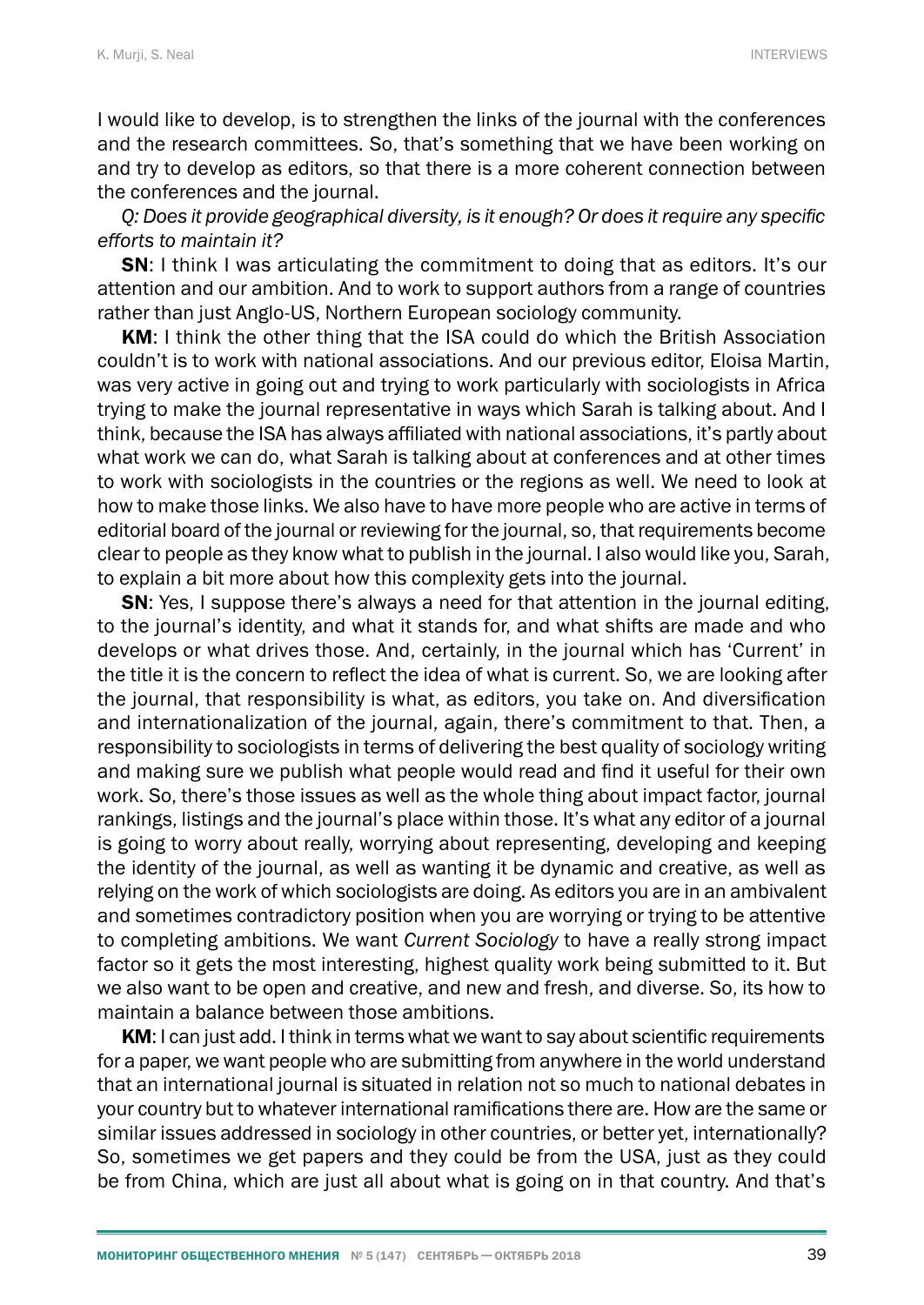probably very interesting for these countries, but it is not what our journal is about. And, of course, we want papers to be methodologically robust and strong, explaining what your methodology is, and we want good data and a conclusion that hold all things together. That's what makes sociological or scientific paper good. Most sociologists kind of know that but sometimes people get it wrong in terms of what kind of journal they are thinking about. So, a paper which might fit well in a British journal or an American journal would not necessarily fit into an international journal.

*Q: Have you noticed any national or regional specifics of submitted texts?*

SN: Not specifics, I think it's more the ability for an author to scale up from what can be nationally located study or a very localized study in a particular national context to what are the broader sociological learnings from these data that go beyond the national boundaries. What we are always asking the authors to do is to think how this particular project or empirical dataset is related with the discipline and disciplinary thinking and, I guess, how it is going to be useful from, say, sociologists in South Africa to sociologists in North America or sociologists working in the UK.

*Q: Maybe there are some typical issues which are associated with papers coming from some countries? You get papers from all over the world, so maybe you can identify some tendencies like «we usually have this kind of problems when we are editing papers from people from this country»?*

KM: There are a couple of examples. One is that we sometimes get papers... just for an example, I was looking through some papers which are really about education and they are fine in themselves but from our point of view we often wonder why it has been sent to us rather than to a journal which is more about education. The other side of that, which I think sometimes happen to papers, I don't know whether it's a specific of Russia or not, for example, we might get a paper which is about ethnicity or ethnic groups in some country or some region of the world, and again, there is nothing necessary wrong with the paper in its own terms but from where we are sitting the debates on ethnicity are so huge that if those papers tend to have any recognition in an international context, ethnicity mean all these other things, it makes it quite hard to take that paper further. That's kind of what we mean by methodological nationalism it's actually very narrowly in focus.

**SN:** I think there are inflections of this too in which you see how people have been trained around social science methods in particular ways. How some authors tend to write about data, how they are using hypotheses, and make arguments. We can see differences, perhaps, in methods training and how data get used. We sometimes see papers that just rely on data itself, and usually these papers are more reports than an analytical engagement with wider sociological debates. That's a kind of challenge we all face as sociologists who are doing empirical work. The need to move beyond the empirical and to go beyond reviewing what already exists, so to have balance between the empirical, the theoretical, the evaluation of the arguments already made but then have more. That's something we would want to be encouraging in the journal, those steers that we do try to give as editors along with the referee reports to authors— to ask them to push on the contribution being made.

*Q: I would like to ask you one more question about your editing practices. Have you noticed any changes in ethical norms and editing practices throughout your careers?*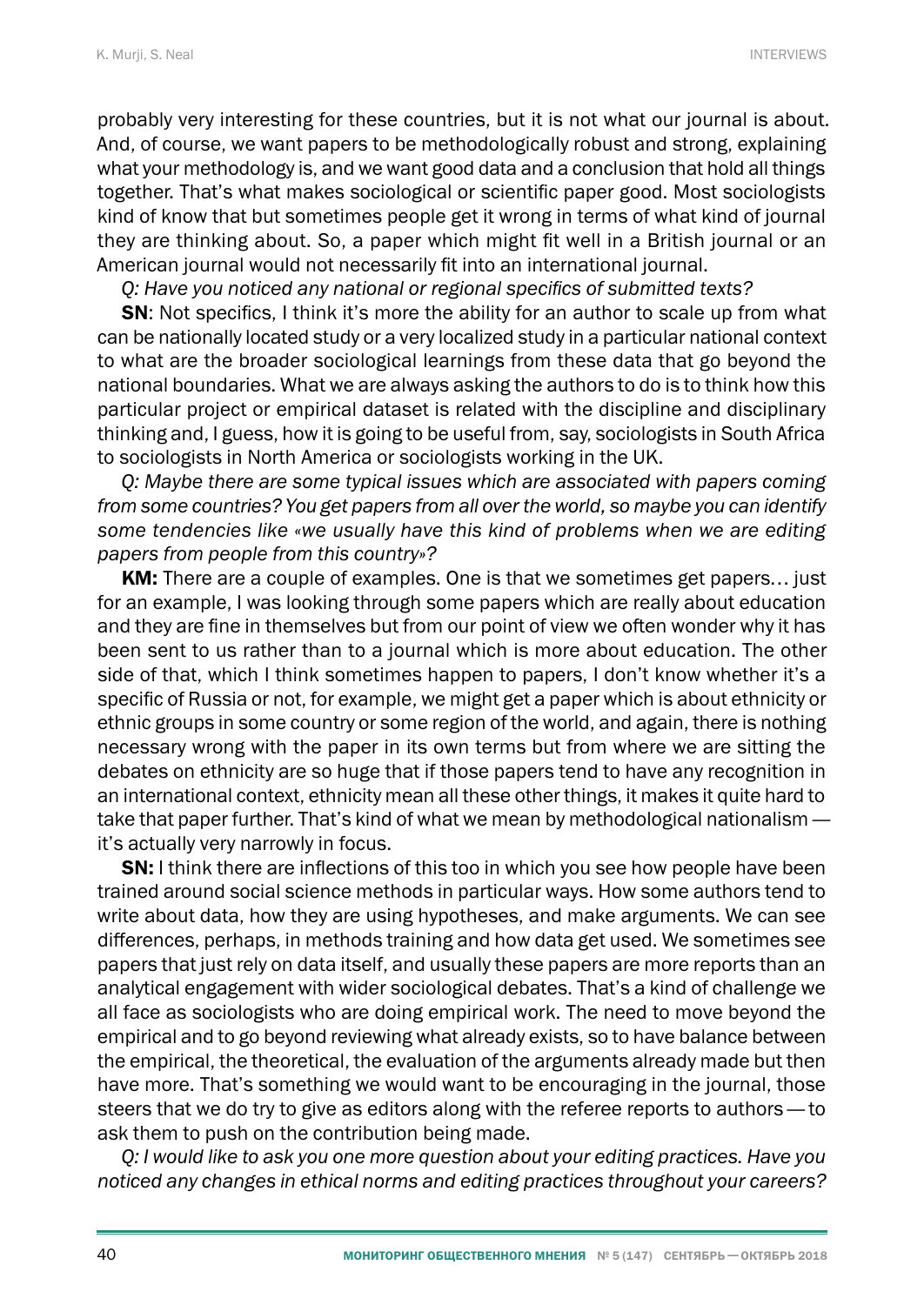## *Have there been any shifts in terms of ethical norms to conduct research and to publish research outcomes?*

**SN:** I think papers written twenty years ago would not have as much methodological detail as we would expect now. Look at the sociological papers written then, it is so unusual to see methods written in the footnotes or endnotes. Now you don't tend to see research methods summarized in that way. I think methodological rigour and accountability reflects a greater and widespread engagement with ethics of fieldwork, research practice and the ways we work as sociologists. So, there has been definitely a shift in ethics in wider social life too and the attention being paid to ethical issues in social media and the questions raised in those kinds of environments, too, around privacy and confidentiality, anonymity. There has been an intensification of ethics, of being ethical.

KM: Sociologists are working within universities but also within national associations. There is now much more emphasis put on ethical protocols than probably was the case when I was a student. That's partly because universities but also individuals are worried about issues about privacy, anonymity, etc. But there are also the cases where sociologists disclose the information which shouldn't be closed or do other kind of harm. And all that stuff about the internet and social media has made it much more risky. I think ethics has been intensified as a kind of way which sociological research is governed, but not necessary governed only by sociological associations, like the British association, but also by employers, universities and so on. I would expect papers that reflect on this.

**SN:** I think it is partly about abilities of sociologists to be reflexive about what we do, the questions like: what does it mean to do sociological research? What kinds of relationships do have researchers with research subjects? There are also concerns about the power dynamics of such relationships and the representations we make as sociologists, and what and who we research, what questions we are asking. And I think as a discipline sociologists have become increasingly reflexive but there's room for more! There are questions about intrusion, the extractive nature of data and using these to drive papers and explore methodology. But I think ethical questions and methodological transparency are more apparent in the sociological work these days. So, there has been a change.

KM: Just another comment. Another thing is that now we often automatically electronically search against databases to make sure that authors are not submitting more less the same paper as they've submitting to someone else. That was not possible ten years ago. And that's a kind of internal ethical thing. It doesn't happen very often but it is sometimes the case that during monitoring we see that paper looks very similar to something that was published somewhere else.

*Q: Yes, we get our share from world mainstream, and all three trends you have identified are definitely came to Russia: technology, intensification of ethics, and methods. But what is coming next to all these trends? Some people, some editors claim that it's going to be sort of shift back because it's almost impossible to work in current conditions. What do you think?*

**SN:** I think that there will be no shift back. I think there is always a balance between the need to avoid harm, the need to be responsible researchers and what we doing as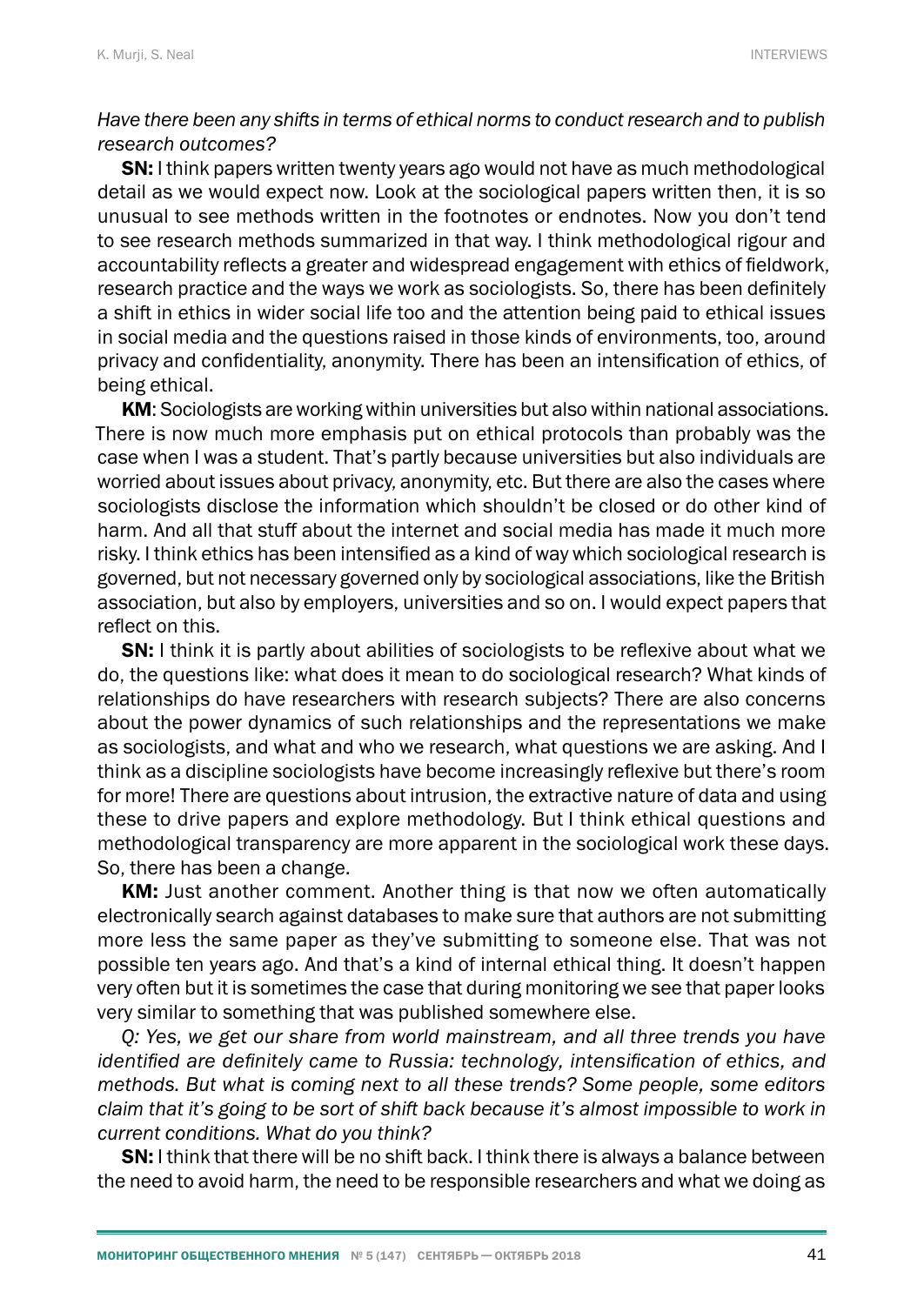sociologists, the outcomes of sociological labor but also about how ethics requirements might make some areas of research difficult to do. But I don't think there will be a retreat from where we are now. The question is more: how much further we will go? And that is difficult to predict: it intersects with wider questions of public life, personal data, privacy, surveillance, regulation. I think the question we are dealing with as sociologists exists beyond sociology as well. So, where it is going? It's difficult for us to predict. Do you have any ideas, Karim?

KM: I agree with you. I think the question is whether existing models of journals, how they can carry on. Because some journals are quite expensive but also there is this huge demand to get published in them. And there are people experimenting with different models of publication which isn't quite the same as issue about ethics. For example, more open assess journals are coming on, some open-assess journals charge a fee; there are internet only journals also. And I think technology may drive all those changes further. I think good sociology and good social science need to be underpinned by ethical protocols we've talked about. But there may be change in way which publishing itself happens in the future which I think is hard to predict in next five years, not to say of beyond that.

*Q: Thank you for your time, for your open and sincere answers to the questions. If you want to touch upon any topic to add to our conversation, you are welcome to do so.*

SN: So, what I was thinking about— developing from your question about Marxism is how does sociology keep up with the social world? And that is kind of intrigue for me because when we think about… For example, what happened when we've been editors of *Current Sociology* whether it is Brexit, or Trump, or European elections and the successes of far right policitics in Hungary or Sweden or Brazil… All these things have happened during the fourteen months we've been editors of Current Sociology. So, for me the puzzle is: how do sociologists, but also journal editors, keep up with a social world? Social research and writing works to a different time. Look as the last two Current Sociology issues, looking at the articles, these were first published in 2016, but they're only now appearing in the journal, in the hard copy of the journal, although they have been available online. The publication process is really slow, the research process is really slow, our thinking is slow. That's not bad but the social world is fast running. Just as ethics is intensifying and I think social is intensifying as well. And for us, as editors of the journal which has 'current' in its title, it is a particularly important question about how do we keep up; what questions and concerns are always topical and timely and we are encouraging papers that are thinking about the most pressing sociological questions.

*Q: And when, do you think, academic journals will catch up with current sociology? So, you would be able to publish not may be immediately but within a couple of months or so.*

**SN:** There are things that do not change. Sociological writing does just takes time. *Q: But you are the editors, you are the people who change things!*

SN: Yes, and I think we have to try to speed up. I guess in terms of what Karim was saying about online technologies enabling journals to be quicker that they are used to… I think most journals now have much quicker response rate. Its something we advertise on the journal's webpage! But still, most papers that are strong take at least